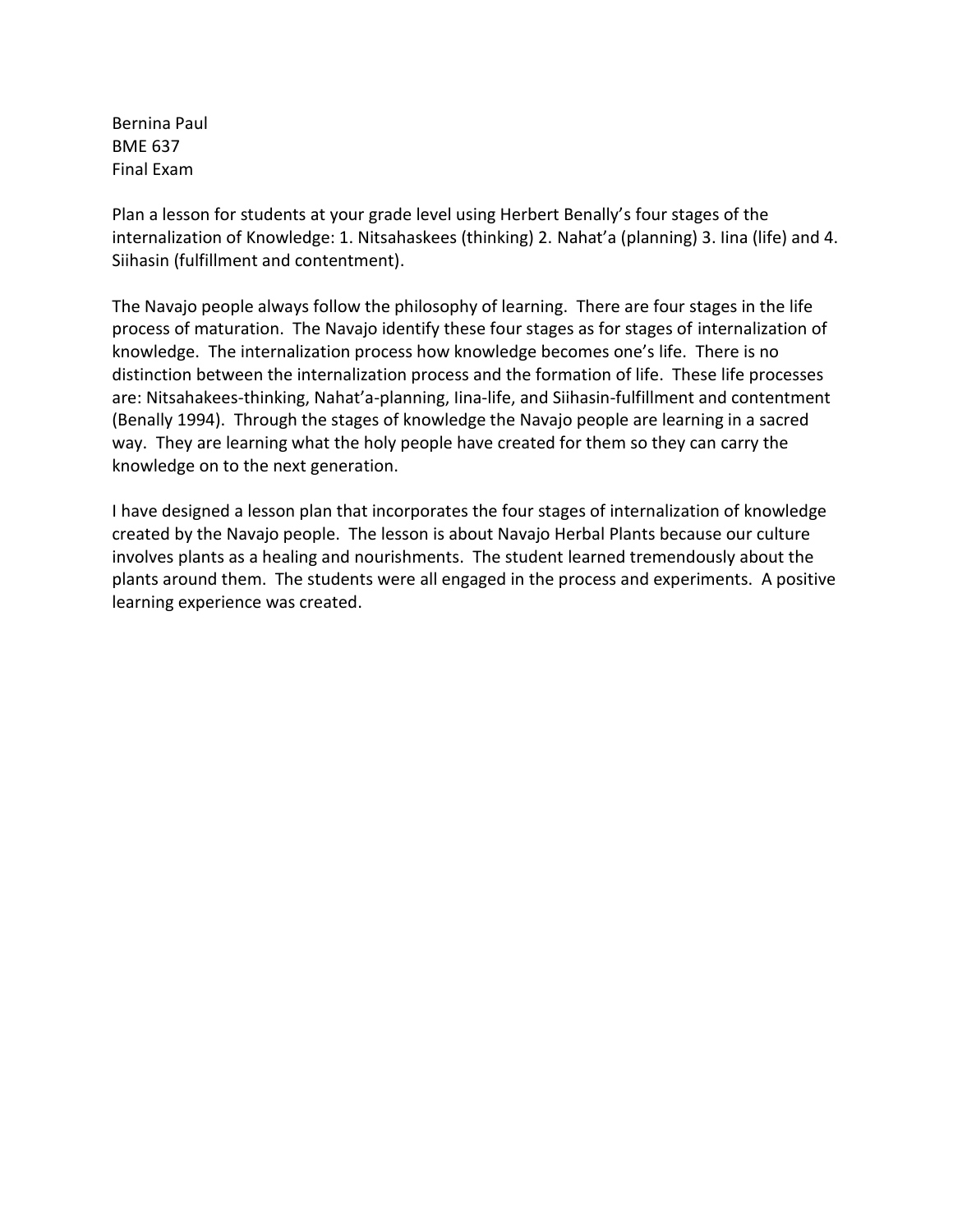#### **Dine Bee Na'nitin Hodoot'álígíí (Dine Unit Plan)**

Name of Unit: Navajo Herbal Plants Time Frame of Unit: One Week

Author/School: Many Farms Community School

Grade:  $4^{th}$  Grade

Concept: Classifying Plants and defining characteristics of plants.

#### **(1) Nit'sahakees:**

Student Focus/Driving Questions: What are the characteristics of plants? What types of plants are we studying?

Teacher's Essential Question: How do plants live? What is their ecosystem like?

#### **(2) Nahat'a:**

Standard: S1C1PO4. Locate information (e.g., book, article, website) related to an investigation.

Subject: Science

Objective: The students will locate information about plants from books, website and presentations.

Standard: S1C2PO3. Conduct controlled investigations (e.g., related to erosion, plant life cycles, weather, magnetism) in life, physical, and Earth and space sciences. Subject: Science Objective: The students will investigate plant life cycles.

Standard: S1C3PO3. Determine that data collected is consistent with the formulated question.S1C3PO4. Determine whether the data supports the prediction for investigation. Subject: Science

Objective: The students will collect data to formulate investigations.

Standard: S4C3PO1. Describe ways various resources (e.g., air, water, plants, animals, soil) are utilized to meet the needs of a population.

Subject: Science

Objective: The students will describe resources from plants are utilized to meet the needs for people.

Standard: S4C4PO1. Recognize that successful characteristics of populations are inherited traits that are favorable in a particular environment. Subject: Science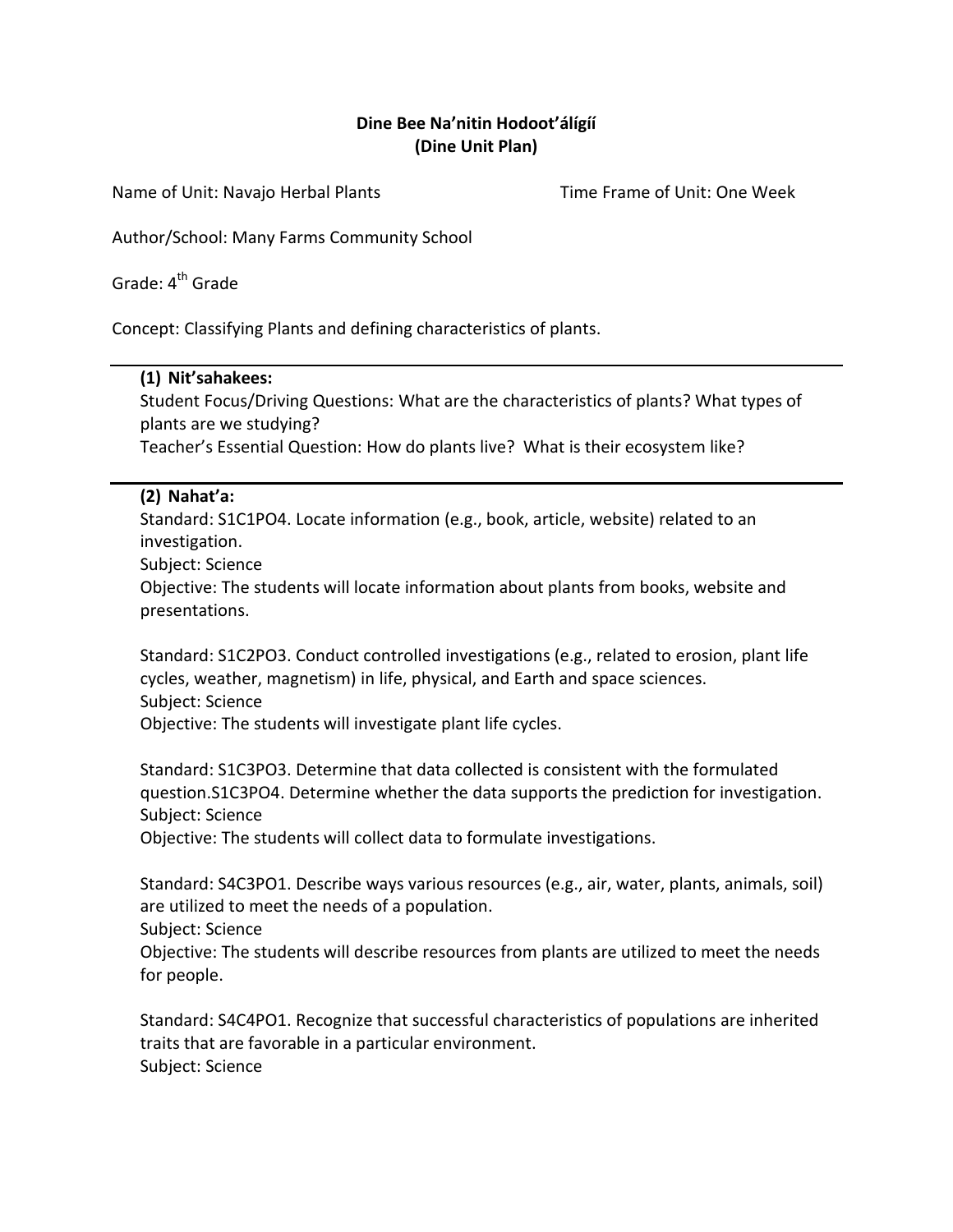Objective: The students will recognize the characteristic of plant traits in a particular environment.

#### **(3) Iina:**

Culminating Task:

Subject: Science

Activities: Students research, write down notes, draw pictures of Navajo herbal plants. (a) Comparing plants (b) define the characteristics of plants (c) discover parts of the plants (d) Analyze plants.

Day 1.

- 1. Introduction of Navajo Herbal plants. Present photos of plants and show live plants.
- 2. Have students explore the Navajo herbal plants and then discuss what they analyze.
- 3. Write their response in their journal.

Day 2.

- 1. Presenter will talk about the herbal plants and how they are use among the Navajo people.
- 2. How the plants are made into herbs.
- 3. What the plants are used for.
- 4. View certain herbal plants
- 5. Write their response in their journal.

Day 3

- 1. Students developing poster boards to illustrate their learning.
- 2. Label parts of the plant.

Day 4

1. Student written an essay about their plant and what they learned.

Standard Numbers: S1C2PO3, S1C1PO4, S1C3PO1, S1C3PO3, S4C3PO1, S4C4PO1

#### **Siihasin**

(1)Rubrics: Writing Rubric

(2)Student Assessment: Classroom personal journal

(3)Teacher's Assessment: Classroom observation, written essays, personal journal, and illustrated poster

Tsa ádoo le'é díí bídéít'I'ígíí díí naaltsoos bídííl'tl'óól (Also, attach any handouts, descriptions of activities, notes, etc.)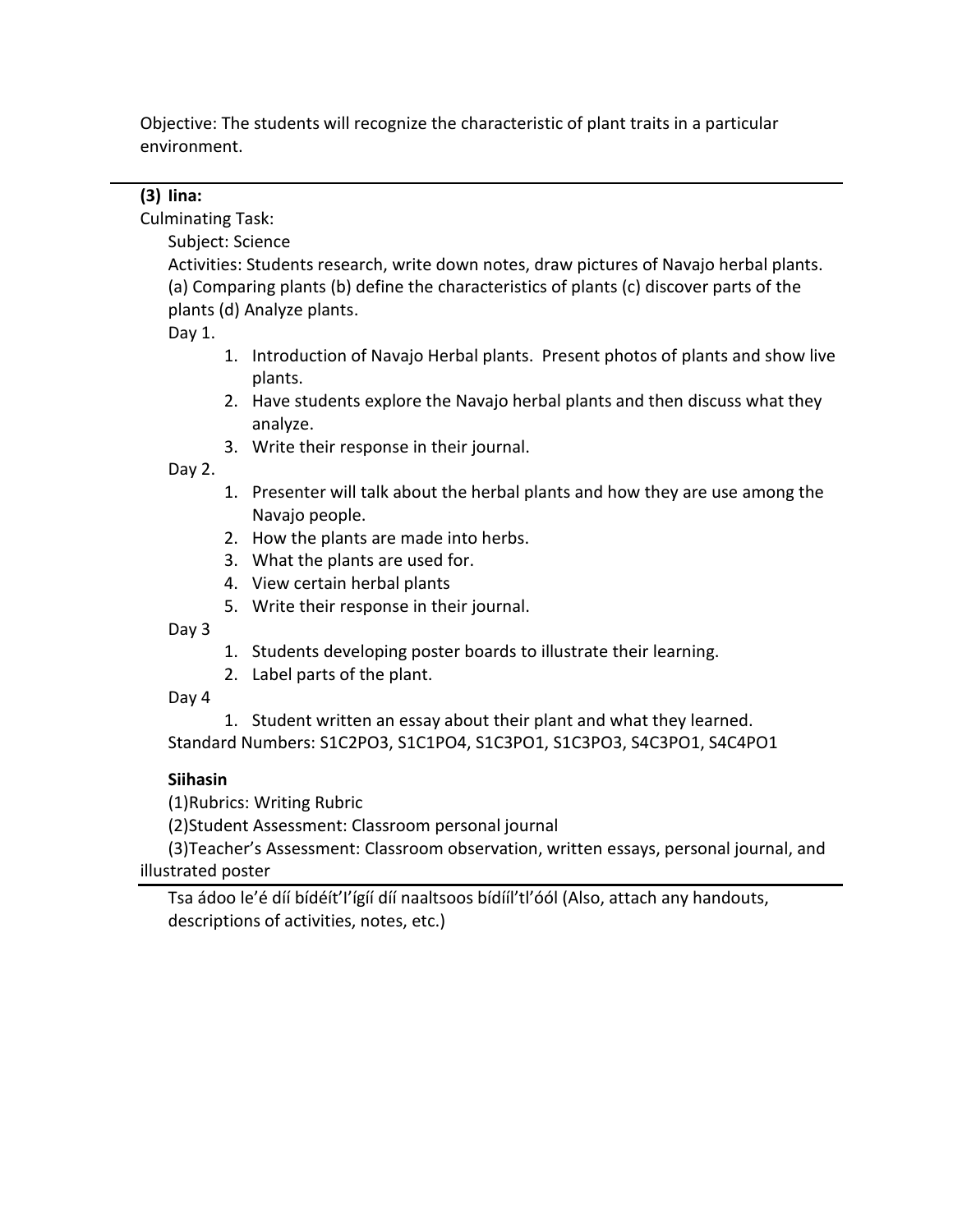## Dine Lesson Plan

**Name of Unit**: Plants Grade: 4th **Date**: May 5-8, 2014<br>
Unit of Concept: Navajo Herbal Plants **Title of lesson Plan**: N

**Title of lesson Plan**: Navajo Plant Herbs

| <b>Steps</b>                                                                                                                                                                                | <b>Activities</b>                                                                                                                                                                                                       | <b>Strategies</b>                                                                                                                                                                                                                                                                                                                                                             | <b>Materials</b>                                                                                                                                                                                                                                        |  |
|---------------------------------------------------------------------------------------------------------------------------------------------------------------------------------------------|-------------------------------------------------------------------------------------------------------------------------------------------------------------------------------------------------------------------------|-------------------------------------------------------------------------------------------------------------------------------------------------------------------------------------------------------------------------------------------------------------------------------------------------------------------------------------------------------------------------------|---------------------------------------------------------------------------------------------------------------------------------------------------------------------------------------------------------------------------------------------------------|--|
| (1) Nitsahaskees<br>(Think)<br>Student: What Do I<br>Know? What Do I<br>Want to Know?<br>Teacher: How Will I<br>Get Kids Interested?<br>What should the Kids<br>Know?                       | Navajo KWL Chart                                                                                                                                                                                                        | Students will list<br>answers and<br>questions about<br>Navajo herbal plants.                                                                                                                                                                                                                                                                                                 | -Markers<br>-White board<br>-White flip chart for<br>notes                                                                                                                                                                                              |  |
| (2) Nahata (Plan)<br>List the standards<br>and/or numbers for<br>this lesson plan in the<br>Activity's column.                                                                              | S1C2PO3<br>S1C1PO4<br>S1C3PO1<br>S1C3PO3<br>S4C3PO1<br>S4C4PO1                                                                                                                                                          |                                                                                                                                                                                                                                                                                                                                                                               | Arizona State<br>Standards and                                                                                                                                                                                                                          |  |
| $(3)$ lina $(Do)$<br>Student: What Do I<br>Do to Address my<br>Questions and<br>Issues? How Do I<br>Want to Learn this<br>Lesson?<br>Teacher: What<br>Should the Kids Learn<br>this Lesson? | Students research,<br>write down notes,<br>draw pictures of<br>Navajo herbal plants.<br>(a) comparing plants<br>(b)define the<br>characteristics of<br>plants (c) discover<br>parts of the plants<br>(d) Analyze plants | <b>Gather information</b><br>from the picture<br>provided about<br>Navajo plants.<br>Gather more<br>information from the<br>presenter and on-line<br>sources. Look at live<br>Navajo herbal plants<br>to visualize the plants<br>for detailed<br>information. Write in<br>a personal journal<br>about your learning.<br>Illustrate parts of the<br>plants and<br>information. | -Pictures of Navajo<br>plants<br>-Worksheets about<br>plants<br>-Live plants<br>-Pencils<br>-notebook for journal<br>-Writing papers<br>-Poster board<br>-Markers<br>-Magazines<br>-internet<br>-crayons<br>-Guest<br>speaker/Navajo<br>medicine person |  |
| (4) Siihasin (Evaluate)<br>Student: What Did I<br>Learn? What More<br>Can I Learn?<br>Teacher: What Did I                                                                                   | Illustrate a Navajo<br>herbal plant write<br>and write about the<br>life of a plant and<br>usage. Complete                                                                                                              | Notes will be<br>evaluate from the<br>personal journal for<br>understanding and<br>note taking. Journal                                                                                                                                                                                                                                                                       | -Completion of<br>drawing on poster<br>board.<br>-Written essay about<br>Navajo herbal plants.                                                                                                                                                          |  |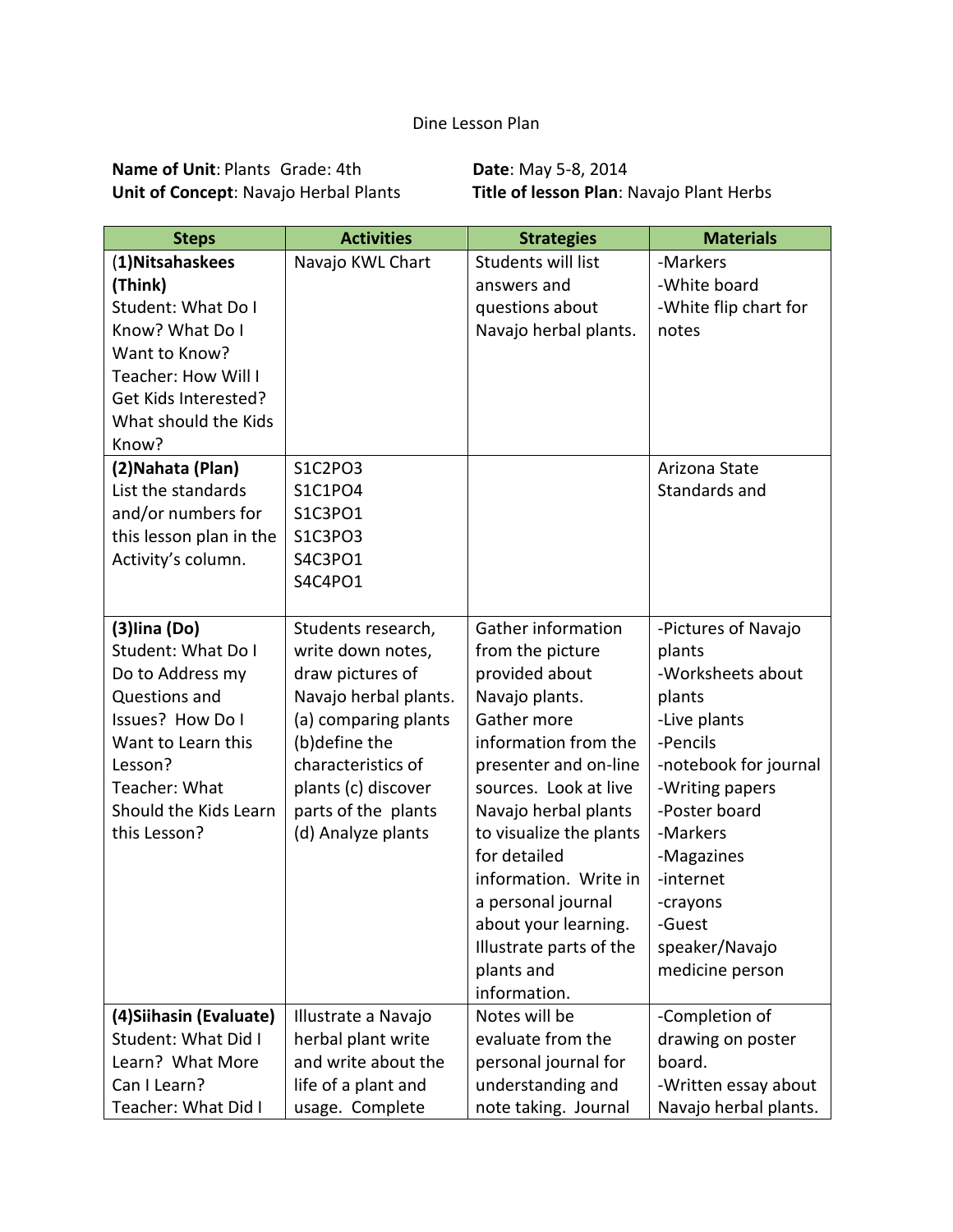| Observe and       | assigned work sheets   needs to be neat, | -Worksheets |
|-------------------|------------------------------------------|-------------|
| Measure of the    | and submit for grade.   and informative. |             |
| Student's         |                                          |             |
| Accomplishment/s? |                                          |             |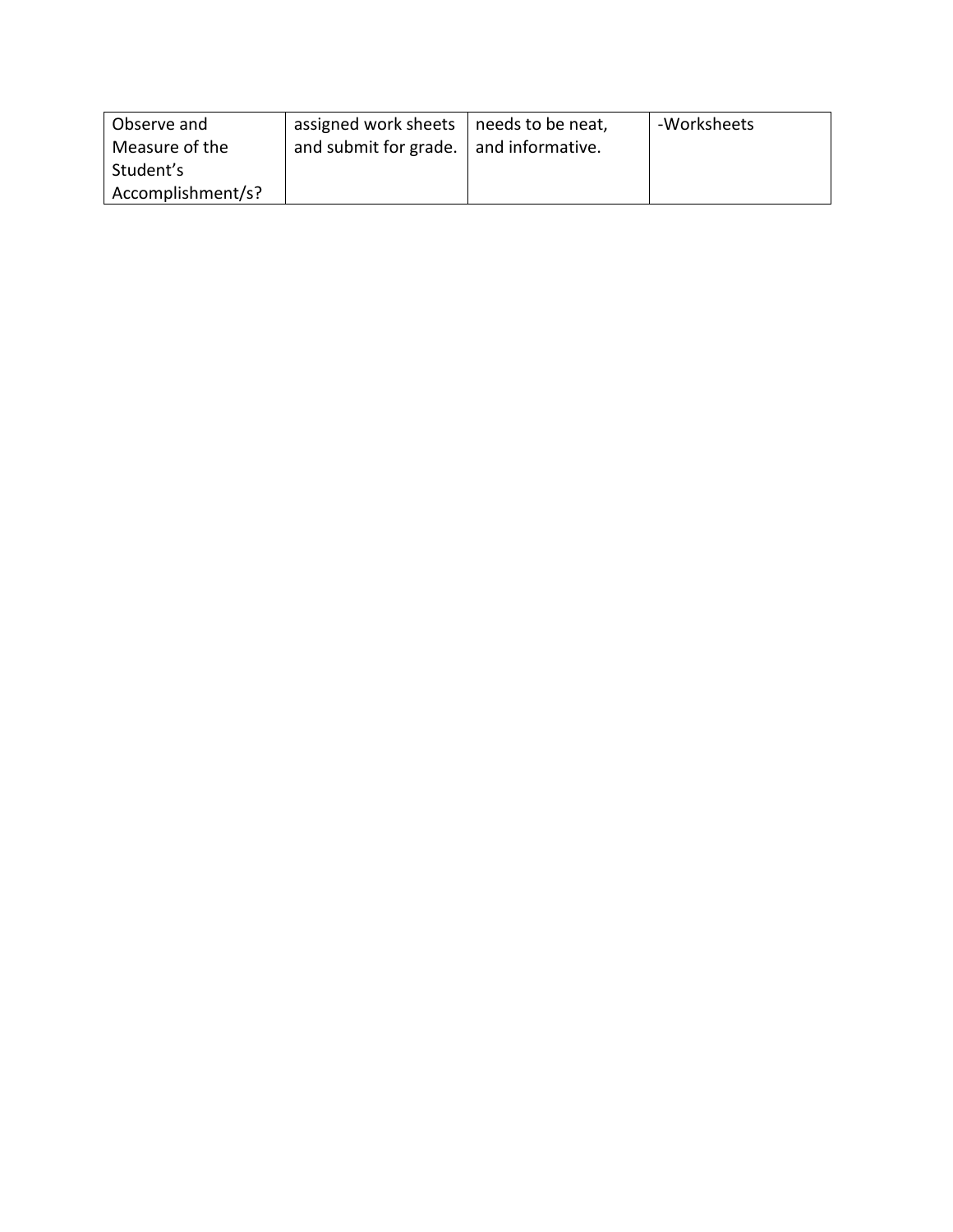|                         | <b>Writing Rubric</b>                                                                                                                                                              |                                                                                                                                                       |                                                                                                                      |                                                                                                                   |                                                                                                                  |  |
|-------------------------|------------------------------------------------------------------------------------------------------------------------------------------------------------------------------------|-------------------------------------------------------------------------------------------------------------------------------------------------------|----------------------------------------------------------------------------------------------------------------------|-------------------------------------------------------------------------------------------------------------------|------------------------------------------------------------------------------------------------------------------|--|
|                         | Organization                                                                                                                                                                       | <b>Content</b>                                                                                                                                        | <b>Argument</b>                                                                                                      | <b>Readability</b>                                                                                                | <b>Degree of Difficulty</b>                                                                                      |  |
| 5                       | Provides a strong thesis<br>statement, a clear<br>introduction & conclusion<br>as well as fully-developed<br>body paragraphs with topic<br>sentences that support the<br>thesis    | Content provides pertinent<br>information on the topic<br>assigned & provides<br>multiple (more than 3) &<br>accurate examples of<br>support          | Student makes a clear,<br>meaningful argument<br>responding to the prompt.<br>Has both a premise and a<br>conclusion | Project has few grammar,<br>usage, spelling,<br>punctuation, or<br>capitalization issues (less<br>than $5)$       | Provides more than just<br>the basic requirements of<br>the project. Demonstrates<br>a high level of creativity. |  |
| 4                       | Provides a thesis<br>statement, a clear<br>introduction & conclusion<br>as well as fully-developed<br>body paragraphs with topic<br>sentences that generally<br>support the thesis | Content provides<br>information on the topic<br>assigned & provides at<br>least 3 accurate examples<br>of support                                     | Student makes a clear<br>argument responding to<br>the prompt. Has both a<br>premise and a conclusion                | Project has some<br>grammar, usage, spelling,<br>punctuation, or<br>capitalization issues (less<br>than $10$ )    | Provides more than just<br>the basic requirements of<br>the project.                                             |  |
| 3                       | Provides a thesis<br>statement, an introduction<br>& conclusion as well as<br>developed body<br>paragraphs with topic<br>sentences that attempt to<br>support the thesis           | Content provides some<br>information on the topic<br>assigned & provides at<br>least 3 examples of<br>support; accuracy of<br>information may be weak | Student attempts an<br>argument responding to<br>the prompt. May lack a<br>premise and a conclusion                  | Project has several<br>grammar, usage, spelling,<br>punctuation, or<br>capitalization issues (more<br>than $10$ ) | Provides the basic<br>requirements of the project                                                                |  |
| $\overline{\mathbf{c}}$ | Weak thesis statement.<br>missing either introduction<br>or conclusion; body<br>paragraphs may not be<br>complete or supporting of<br>the thesis                                   | Content provides<br>information on the topic<br>assigned & provides less<br>than 3 accurate examples<br>of support                                    | Student summarizes or<br>repeats from text without<br>making an argument or<br>offering a personal<br>perspective    | Project has too many<br>errors to be readable<br>(more than 20)                                                   | May be missing one (1)<br>basic requirement of the<br>project                                                    |  |
| 1                       | Little or no organization;<br>may be one extended<br>paragraph                                                                                                                     | Inaccurate or limited<br>information; few or no<br>examples                                                                                           | Little or no attempt to<br>provide any personal<br>perspective                                                       | Project is unreadable for a<br>variety of reasons                                                                 | Missing more than one (1)<br>of the basic requirements<br>of the project.                                        |  |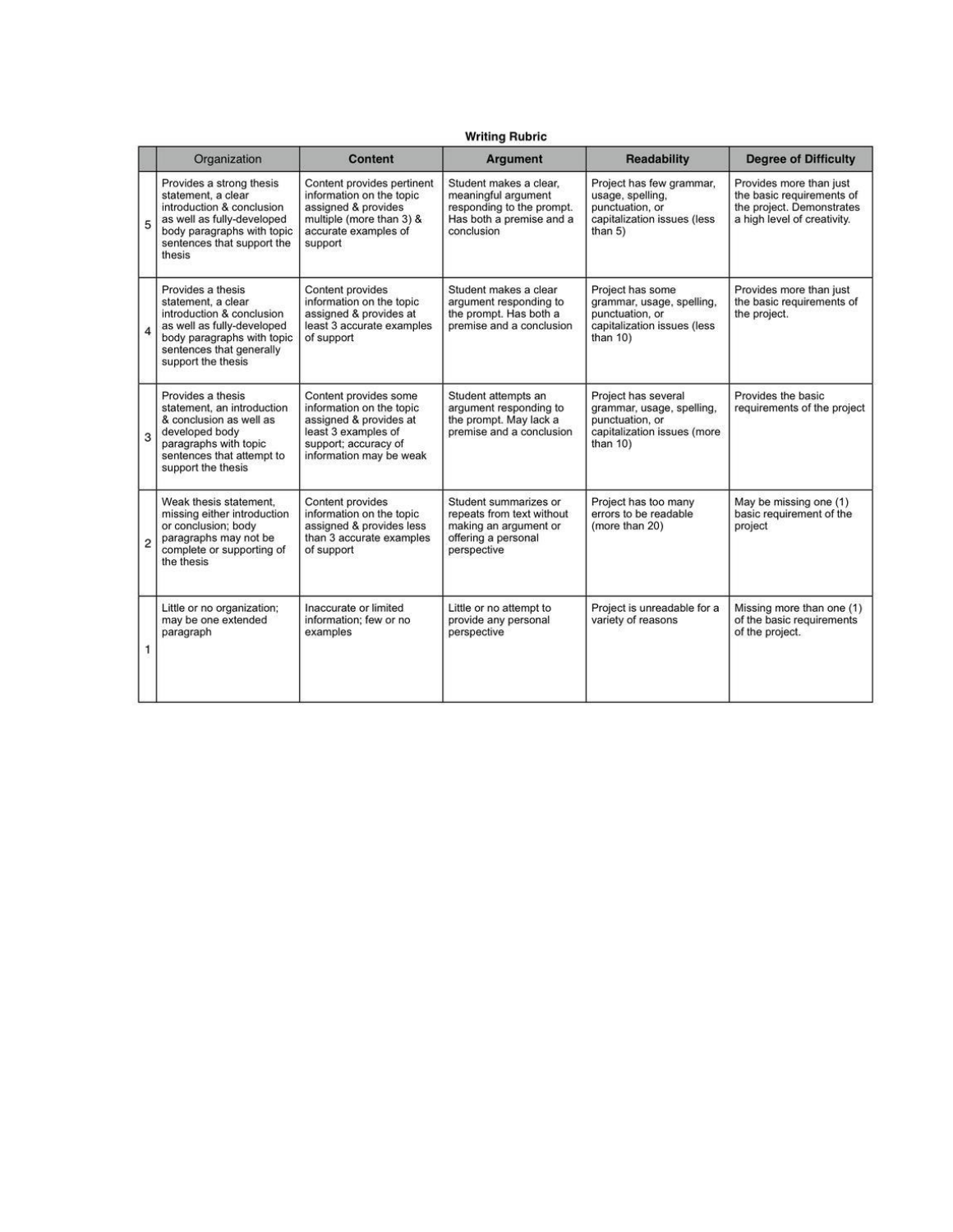| <b>Journal Writing Rubric</b> |  |
|-------------------------------|--|
|                               |  |

| <b>Task Component</b>       | 5 points each                                                                                                                                              | 4 points each                                                                                                                               | 3 points each                                                                                                                                    | 2 points each                                                                                                                                      | 1 point each                                                                                                                                                       |
|-----------------------------|------------------------------------------------------------------------------------------------------------------------------------------------------------|---------------------------------------------------------------------------------------------------------------------------------------------|--------------------------------------------------------------------------------------------------------------------------------------------------|----------------------------------------------------------------------------------------------------------------------------------------------------|--------------------------------------------------------------------------------------------------------------------------------------------------------------------|
| <b>Purpose</b>              | Your writing is focused<br>on a personal feeling or<br>response clearly related<br>to the topic & fully<br>developed.                                      | Your writing is focused<br>on a personal feeling or<br>response related to the<br>topic & generally well<br>developed.                      | Your writing is on a<br>personal feeling or<br>response related to the<br>topic & has some<br>development.                                       | Your writing mentions a<br>personal feeling or<br>response, but the relation<br>to the topic or the<br>development is unclear.                     | Your writing is simply a<br>"retelling" of an event,<br>experience or<br>observation with no<br>personal response.                                                 |
| Element<br><b>Selection</b> | Selects all accurate<br>elements of the literature<br>that supports or opposes<br>the personal feeling or<br>response. Shows deeper<br>insight than usual. | Selects all accurate<br>elements of the literature<br>that supports or opposes<br>the personal feeling or<br>response.                      | Selects appropriate<br>elements of the literature<br>that supports or opposes<br>the personal feeling or<br>response.                            | Selects some appropriate<br>& some inappropriate<br>elements of the literature<br>that supports or opposes<br>the personal feeling or<br>response. | Selects no elements at all<br>or inappropriate elements<br>from the literature to<br>support or oppose a<br>personal feeling or<br>response.                       |
| Support                     | Provides well developed<br>& accurate examples,<br>reasons and/or details to<br>support the personal<br>feeling or response.                               | Provides clear &<br>accurate examples,<br>reasons and/or details to<br>support the personal<br>feeling or response.                         | Provides accurate<br>examples, reasons and/or<br>details to show how the<br>elements support the<br>personal feeling or<br>response.             | Provides some accurate<br>examples, reasons and/or<br>details but may have<br>some inaccurate or<br>incomplete examples,<br>reasons or details.    | Provides few if any<br>accurate examples or<br>details to show how the<br>elements support the<br>personal feeling or<br>response.                                 |
| Conclusion                  | Concludes with a<br>statement that creatively<br>& clearly summarizes the<br>effect of the selection on<br>a personal feeling, value<br>or attitude.       | Concludes with a<br>statement that clearly<br>summarizes the effect of<br>the selection on a<br>personal feeling, value or<br>attitude.     | Concludes with a<br>statement that<br>summarizes the effect of<br>the selection on a<br>personal feeling, value or<br>attitude.                  | Concludes with a<br>statement that does not<br>clearly summarize the<br>effect of the selection on<br>a personal feeling or<br>response.           | Contains NO concluding<br>statement, or the<br>statement does not<br>accurately summarize the<br>personal feeling or<br>response.                                  |
| Mechanics &<br><b>Usage</b> | Shows a consistent grasp<br>of Standard American<br>English & a through<br>understanding of format,<br>capitalization, spelling &<br>punctuation.          | Shows a good grasp of<br><b>Standard American</b><br>English & an<br>understanding of format,<br>capitalization, spelling &<br>punctuation. | Shows a grasp of<br><b>Standard American</b><br>English & a sufficient<br>understanding of format,<br>capitalization, spelling &<br>punctuation. | Shows a mixture of<br>correct & incorrect use of<br>Standard American<br>English, format,<br>capitalization, spelling &<br>punctuation.            | <b>Using Standard</b><br>American English and<br>correcting your format,<br>capitalization, spelling &<br>punctuation will make<br>your writing more<br>effective. |

**Comment Symbols** 

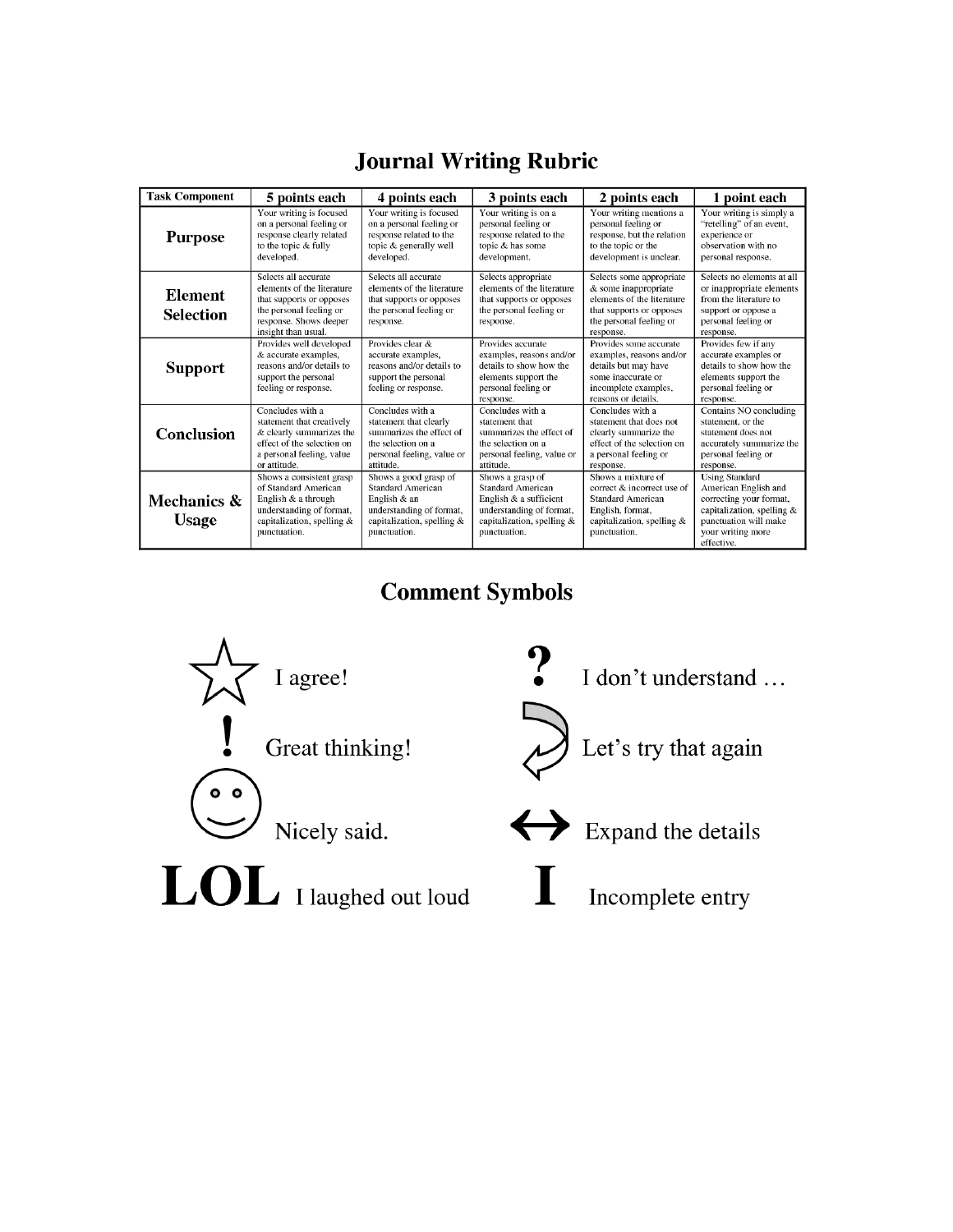## Life cycles

Match the right name and description to each part of this flower.

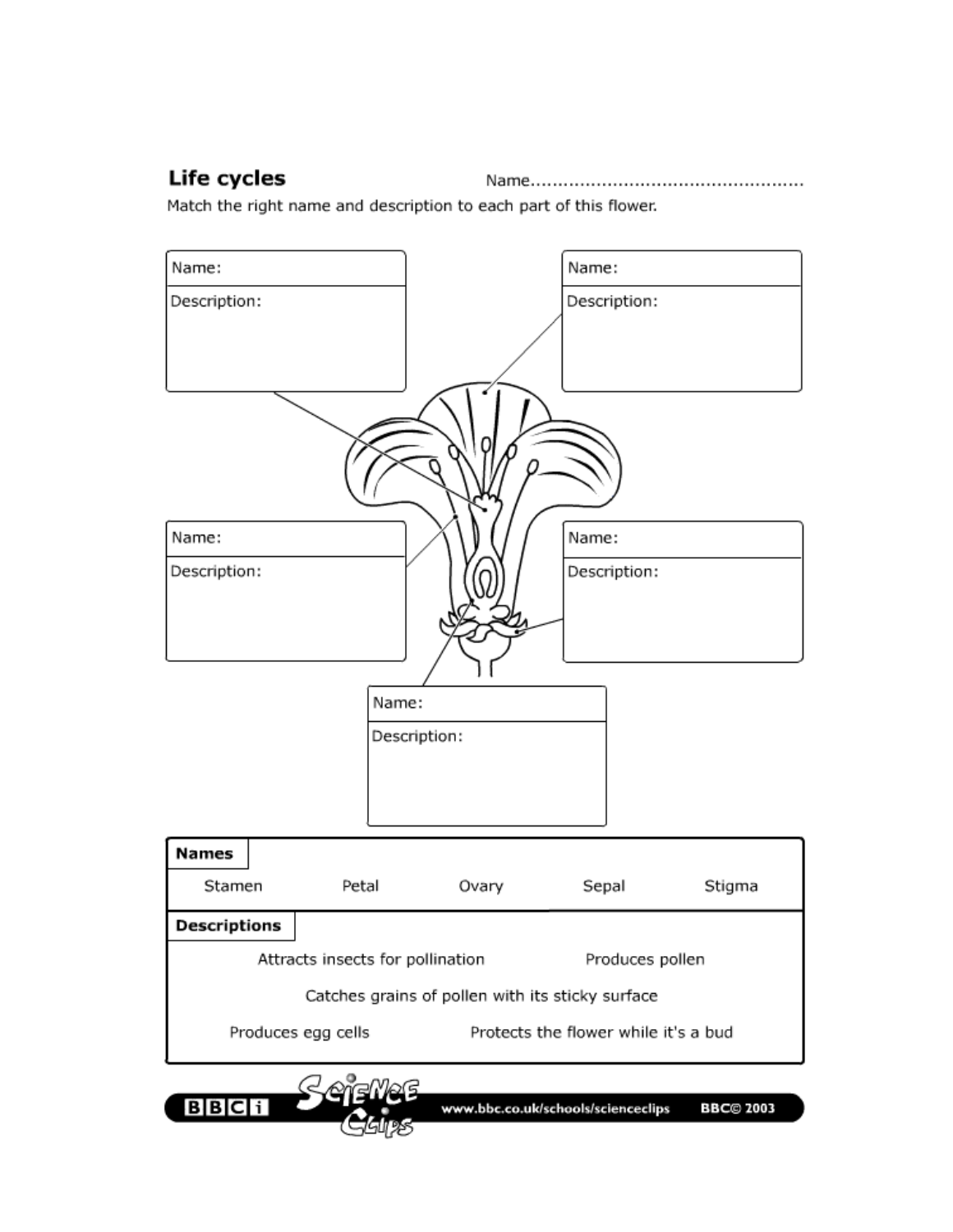## Flower



some can produce new plants.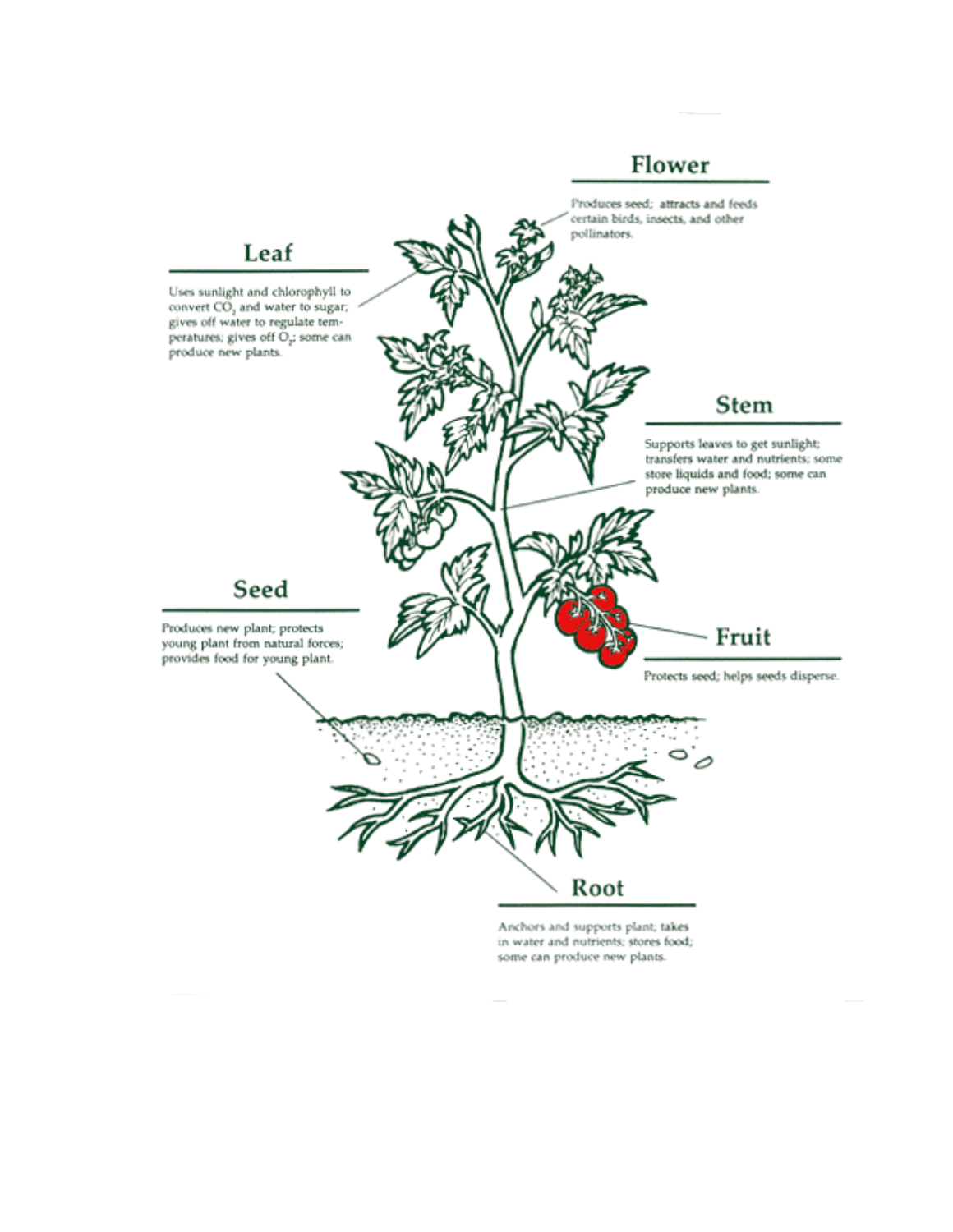

cell membrane, centrosome, cytoplasm, Golgi body, lysosome, mitochondrion, nuclear membrane, nucleolus, nucleus, ribosome, rough endoplasmic reticulum (rough ER), smooth endoplasmic reticulum (smooth ER), vacuole, chloroplast, cell wall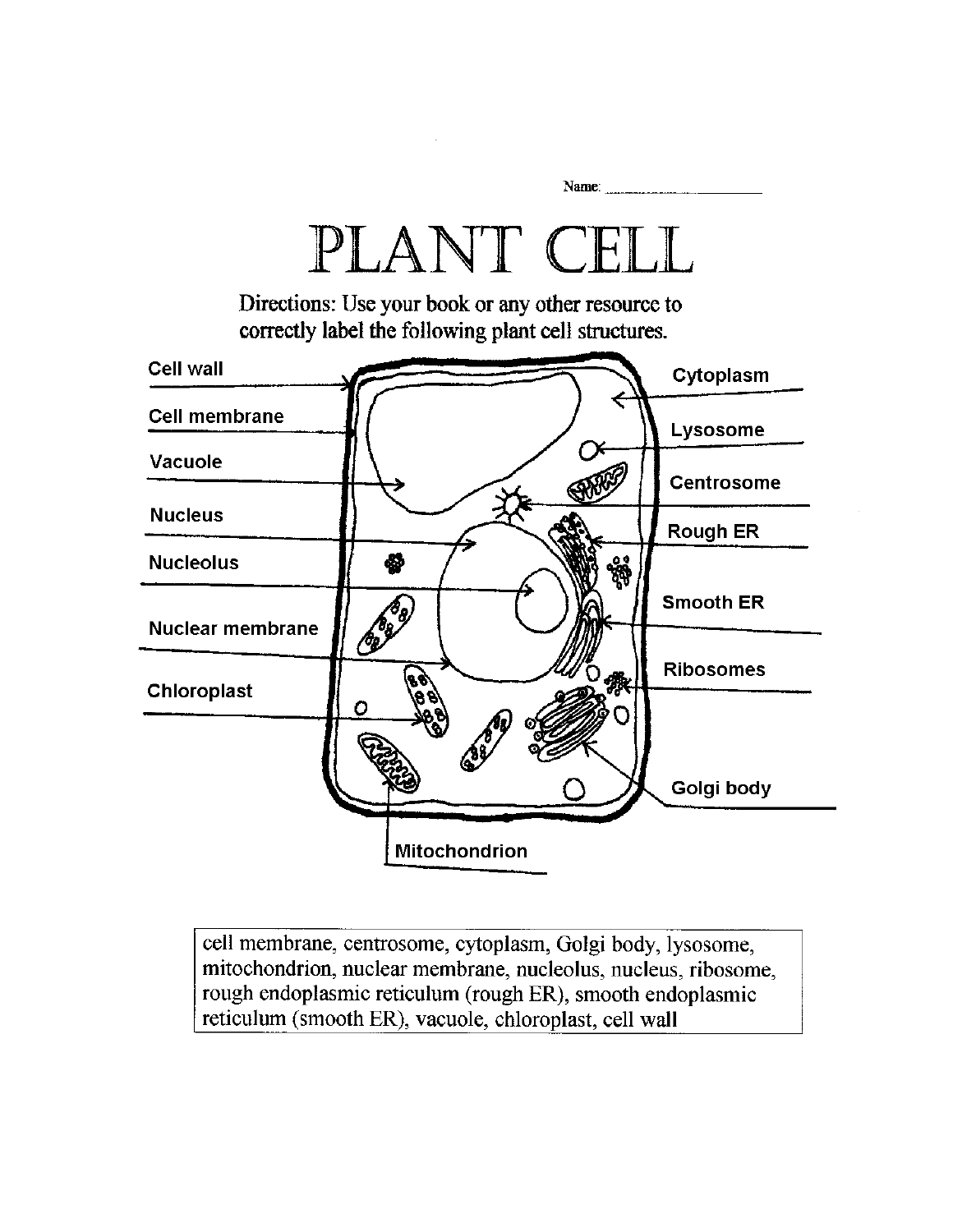# **Some Navajo Medicinal Plants**



## **Alder**

**Navajo Name**: K'ish

**Uses**: was used to make spears, and dyes for wool, leather, and basketry. Red, tan, and brown dyes are made from alder bark. The red, all vegetable, wool dye is made from juniper, mountain mahagony, alter, and an unidentified moss.

# **Brown Eyed Susan (cutleaf cornflower)**

**Navajo Name:** K'aasdá beeyigą nitsaaígíí **Uses**: used for heartburn, indigestion, relief from colds, and chest congestion.

## **Evening Primrose**

**Navajo Name**: Tłéé íigahiis'óóz (white at night) **Uses**: made into a lotion for boils, mixed with flax and nodding eriogonum to treat kidney disease. The whole plant is used as a poultice on spider bites, and the ground plant is used as a dusting powder on sores.



## **Four O'Clock**

**Navajo name**: Tsédédééh (falling-on-rick)

**Uses**: ease sores in the mouth including canker sores, swollen gums, or decayed teeth, as well as for rheumatism and swellings. It is also used to treat broken bones in humans and animals.



## **Sagebrush**

#### **Navajo Name**: Ts'ah (the sagebrush)

**Use**: a life medicine, this plant mixed with another type of sagebrush is said to cure headaches by odor alone. Boiled, the plant is said to be good for childbirth, indigestion, and constipation; a tea of the stems and leaves is said to cure colds and fevers. A tea drunk before long hikes or athletic events is said to purify the body. A poultice from pounded leaves is said to be good for colds, swellings, tuberculosis or as a liniment for corns. This medicine can also be used on animals.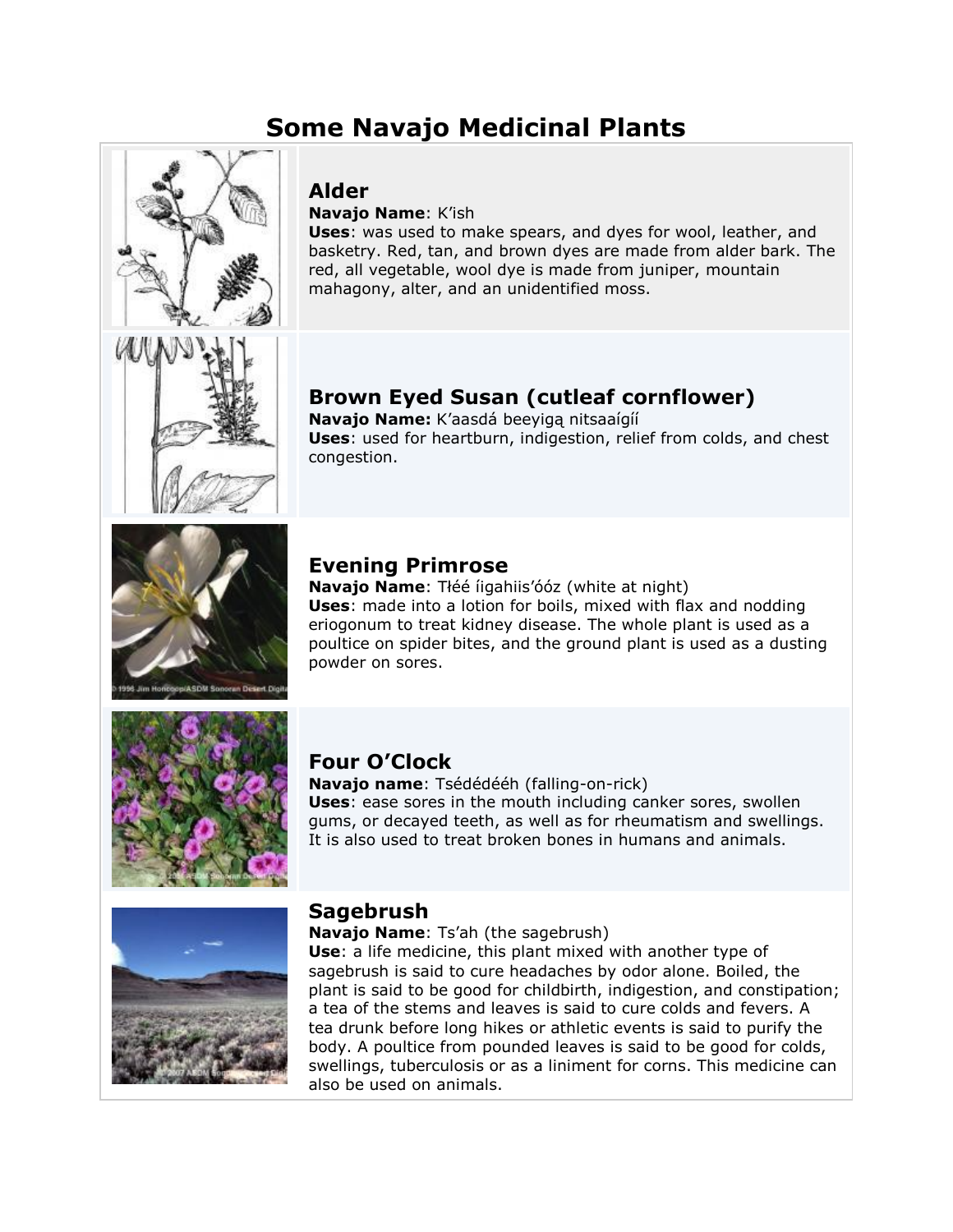

### **Yarrow**

**Navajo Name**: Hazéíyiltsee'í (chipmunk-like tail) **Uses**: a primary "medicine twig," or Navajo life medicine. The yarrow does not need to be fresh to be effective. Therefore, it can be stored and carried for emergencies. Yarrow is used alone for fever and headaches. Smoke from yarrow stalks added to a fire is used to relieve a headache caused by sore eyes. Yarrow can also heal sores on people and animals, especially saddle sores on horses.